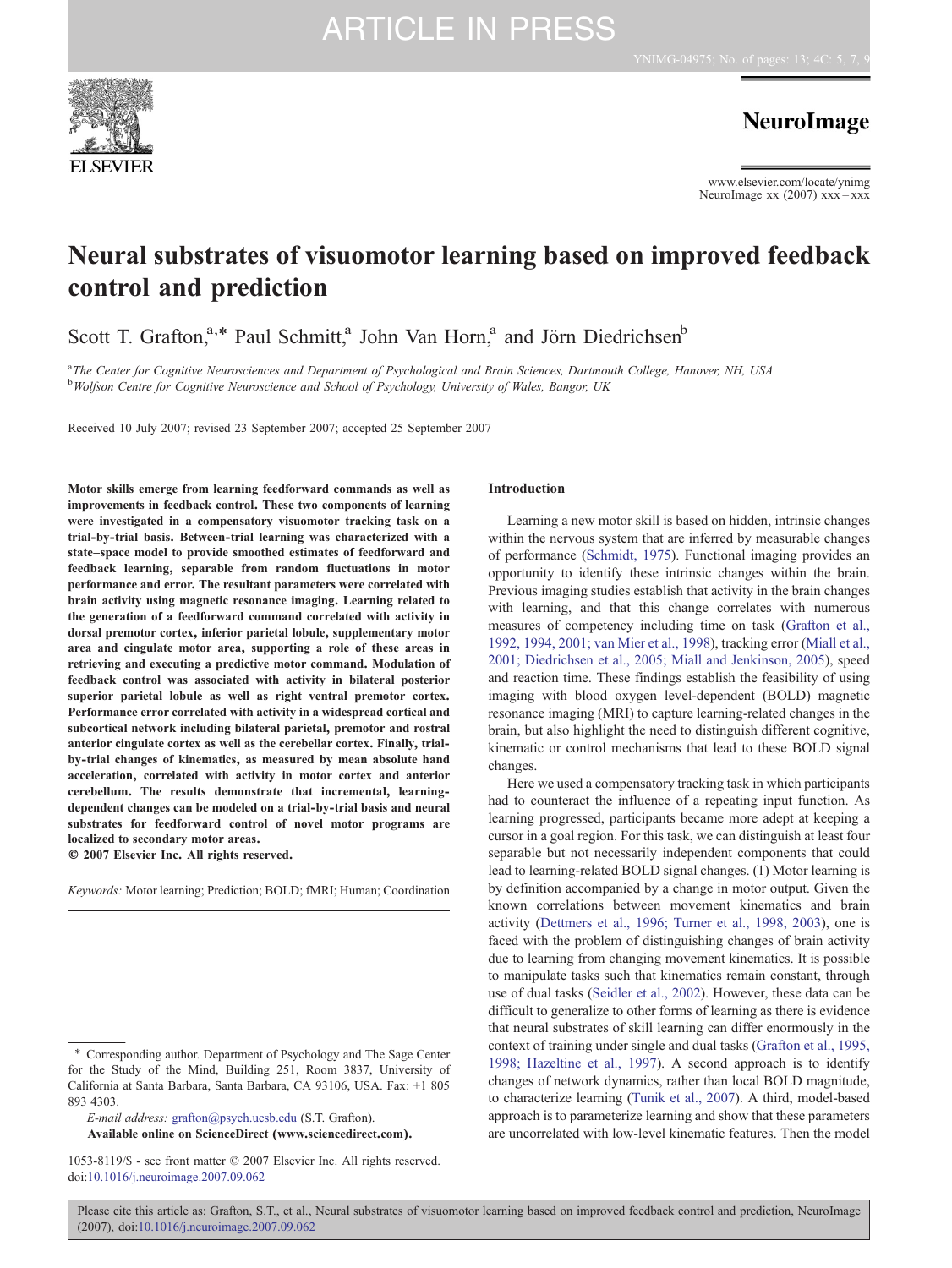parameters can be correlated with brain activity. This is the general strategy of the current study. (2) Performance error is used to correct the on-going movement as well as to serve as signal to change the movement plan of the next movement ([Diedrichsen et al., 2005;](#page-11-0) [Suminski et al., 2007\)](#page-11-0). There is a need to distinguish brain activity associated with the perception and correction of error within each trial from modifications across future trials ([Fisher et al., 2000\)](#page-11-0). In the current study, within-trial error was correlated directly with brain activity on a trial-by-trial basis and between-trial effects were incorporated in the learning model. (3) Performance can improve by changing how feedback information is used, i.e., through a change of the feedback control policy [\(Garvey, 1960; Fuchs, 1962; Fitts,](#page-11-0) [1964\)](#page-11-0). This improvement can occur irrespective of the ability generate a predictive motor command. For example, performance can improve when tracking randomly moving targets by adopting an optimal feedback control policy that takes into account the inherent temporal delays ([Foulkes and Miall, 2000](#page-11-0)). (4) Predictive or feedforward control can occur by perceptual learning of the trajectory of a target or by motor learning of a particular required movement ([Adams, 1987](#page-10-0)). Both perceptual and motor learning result in predictive control but they have fundamentally different patterns of generalization and neural substrates [\(Grafton et al.,](#page-11-0) [2001\)](#page-11-0). These different contributions to learning motivated the current experimental approach. The subjects used a frictionless knob and made pronation–supination movements of the forearm to keep a cursor centered while an unknown but consistently repeating input function moved the cursor off the midline. Subjects learned a novel and unique spatio-temporal motor pattern necessary to counteract the hidden input that perturbed the position of a cursor.

We distinguished contributions based on feedforward learning from feedback corrections driven by visual feedback using the temporal delay of the response. Feedback corrections were modeled as a response to position and velocity of the feedback cursor with a 150-ms delay. In contrast, predictive responses were modeled as being related to the input function without time delay. To determine whether these feedforward responses were learned as a motor program or through perceptual learning of the input pattern, we used a transfer task after 4 days of training in which the learned skill had to be generalized to a new control situation with either an identical motor response or perceptual pattern instructing the desired movement. As shown below, generalization only occurred with transfer to control situations requiring identical movement.

Control parameters were estimated to describe the strength of feedforward and feedback control on every single trial. To distinguish these learning-related changes from trial-by-trial variations of the size of the visual error and the actual motor output, a state– space model that provided optimally smoothed estimates of the control parameter was used. In control engineering, a state–space representation is a mathematical model of a physical system described as a set of input, output and state variables related by firstorder differential equations. State–space models can be used to represent the output of a visuomotor control system as a function of the input and of the hidden state of the system at a particular moment in time, i.e., within a given motor trial. They can also be used to describe the temporal dynamics of how the hidden state develops over time, i.e., how the visuomotor system learns from trial to trial. Similar approaches have been used to model learning and generalization in a force-field reaching task [\(Thoroughman and](#page-12-0) [Shadmehr, 2000; Donchin et al., 2003; Smith et al., 2004](#page-12-0)) as well as during sensorimotor adaptation to altered visual feedback [\(Cheng](#page-10-0) [and Sabes, 2006\)](#page-10-0). A general tenet is that the parameter changes

related to learning are relatively smooth [\(Baddeley et al., 2003\)](#page-10-0), while changes in motor error and motor output fluctuate, uncorrelated, across trials.

Previous state–space models of motor learning have characterized the success of a subject in learning to adjust the execution of a familiar movement, such as pointing to a target in the setting of altered dynamics or visual feedback. In contrast, the current experiment required subjects to learn an unfamiliar movement pattern in the setting of stable dynamics and normal visual feedback. Feedforward learning in the present case represents the capacity to retrieve a newly acquired motor program. The parameter estimate of feedback learning in the present study is an abstract metric describing the ability of a subject to modify their use of feedback information to improve performance. There are many ways a person might accomplish this, including better use of visual attention, smoother movements or enhanced understanding of the controller dynamics. The current measure does not distinguish these sources of improved use of feedback information.

The experimental design also allowed for an assessment of standard measures of performance for each trial. Motor error was measured as the mean absolute position error over a trial and motor output was measured as the mean absolute hand acceleration. Other measures of the amount of motor output could also potentially be used, such as average velocity or force, but these measures typically correlate among each other and with hand acceleration. Note that error and hand acceleration are sensitive to trial-by-trial noise whereas our state–space model estimates of feedback and feedforward learning were calculated to be independent of this nonspecific performance variability. We then correlated these four measures with MRI BOLD measures of brain activity on a trial-bytrial basis. In this way, brain activity related to both learning and performance could be localized. The core hypotheses in the present paper tested if there were different brain correlates of feedback policy and feedforward learning and if these would be localized in the same brain areas driven by trial to trial differences of kinematics or error.

While the relationship between brain activity, kinematics and error are well established, the brain systems related to feedforward and feedback control have not been defined. One strategy for distinguishing brain systems underlying feedback and feedforward control used Fitt's law in a pointing task. With this construct and fMRI, it was proposed that there is greater feedback control when targets are small and greater feedforward control with "ballistic" movements towards large targets. fMRI identified areas more strongly activated with large targets (and presumably feedforward control) included primary motor cortex, premotor cortex and the basal ganglia. Areas associated with more difficult targets (presumably with greater feedback control) included ipsilateral sensorimotor cortex, multiple cerebellar regions and the thalamus ([Seidler et al., 2004\)](#page-12-0). While feedback control is likely to increase for small targets, the assumption that feedforward control would change at all is untested. Subjects could use the same feedforward program, but at a higher velocity. Thus, differences in motor output, movement speed, etc., complicate the interpretation of these results and underscore the need for alternative methods to distinguish feedforward and feedback control.

Changes in feedforward control have also been studied using visuomotor adaptation. Learning to reach with a rotated joystick induces widespread changes of activity including increased activity in the cerebellum ([Imamizu et al., 2000; Della-Maggiore and](#page-11-0) [McIntosh, 2005; Graydon et al., 2005\)](#page-11-0) and basal ganglia [\(Seidler et](#page-12-0)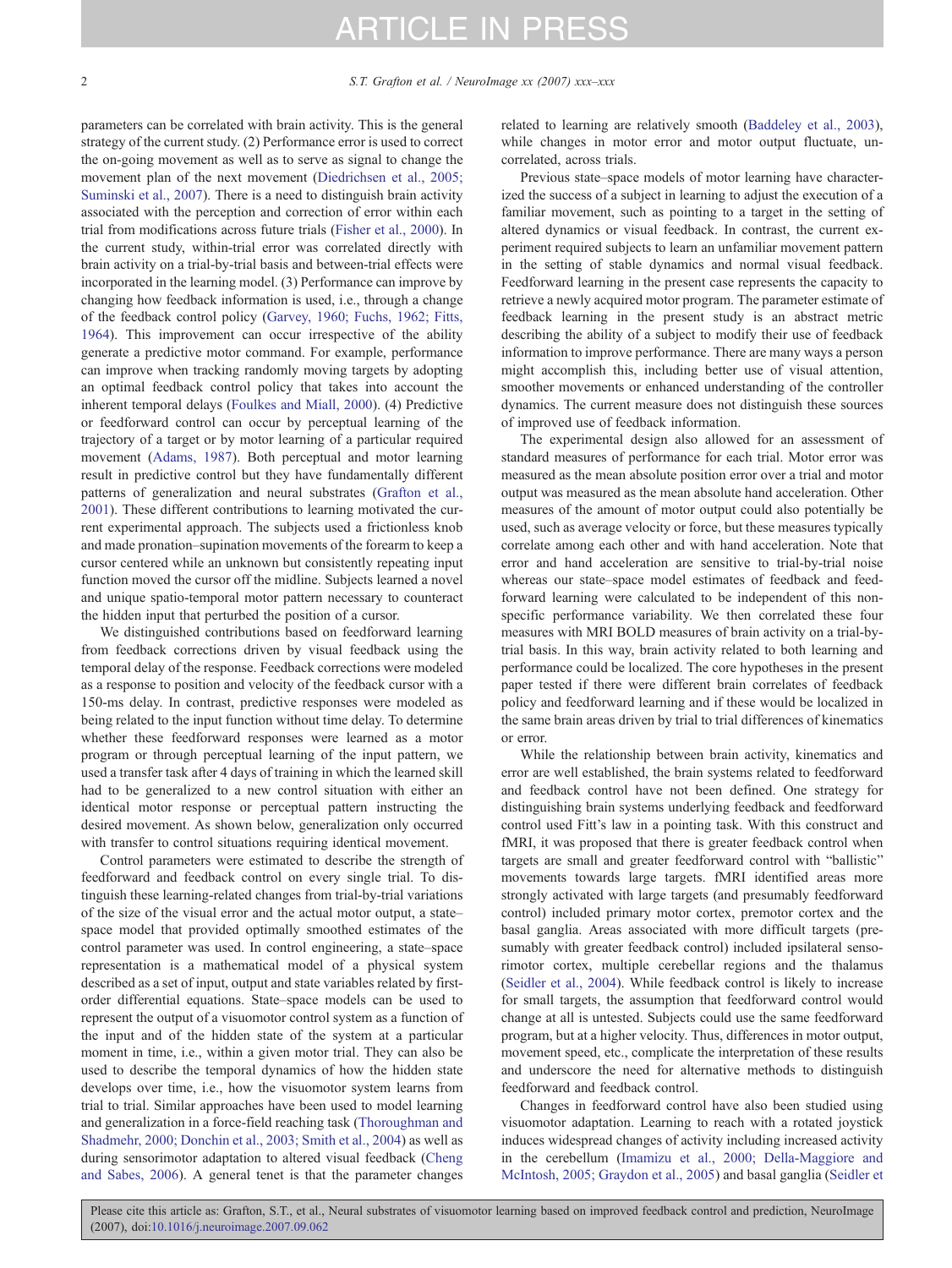### <span id="page-2-0"></span>[al., 2006\)](#page-12-0). However, many of these studies have not controlled for other factors, such as movement error, eye movements and hand motor output. When controlling for these factors, the acquisition of a new visuomotor mapping appears to be connected with increased activity in the right parietal cortex ([Krakauer et al., 2004\)](#page-11-0). Finally, it has been proposed that premotor and inferior parietal cortex or basal ganglia retrieve and manipulate specific motor programs, i.e., "action vocabularies" used in feedforward control ([Graybiel, 2000;](#page-11-0) [Rizzolatti and Craighero, 2004; Johnson-Frey et al., 2005](#page-11-0)).

#### Materials and methods

#### Task and performance measurement

An optically encoding MRI compatible knob with a screwdriver handle and minimal resistive torque sampled rotational position of the forearm at 200 Hz. Subjects viewed a computer monitor projected by LCD onto a rear projection screen at the head of the bore via a mirror mounted to the head coil. The screen was colored dark gray and bisected by a stationary vertical red bar that served as the target. The knob controlled the lateral position of a second, thick yellow vertical bar. The knob response was set to be either positional or rate dependent, i.e., the position of the knob was either used as a position command or velocity command for the cursor. In each case, the gain setting was adjusted so that the subject could comfortably move the cursor from one side of the screen to the other with pronation–supination movement of the forearm. These distal forearm rotational movements minimized proximal arm and trunk movements. Raw signal was smoothed with a Butterworth filter.

Participants learned a compensatory tracking task driven by a pair of symmetric inputs that alternated from trial to trial. Each trial lasted 10 s, alternating with 10 s of rest. For each trial, the subjects rotated the knob to keep the cursor from deviating from the midline reference. The task requires the cursor to be centered and so gaze remains central, excluding learning with an oculomotor strategy. No specific instructions were given to fixate during the task or rest period. During all training trials, either of two arctan input functions were used to deviate the cursor away from the center and a ratedependent knob was used, i.e., the angular position of the knob translated into a certain velocity of the cursor on the screen. Therefore, the optimal movement to counteract the input function that would keep the cursor centered is the derivative of the arctan input function. The panel in Fig. 1 labeled "training" shows the input function and what an ideal motor response would look like for a rightward trial. The input function alternated in sign with even trials rightward and odd trials leftward so that subjects were actually learning two mirror symmetric movements.

#### Experimental paradigm and training schedule

All training trials were performed during imaging, with no prescan or interscan practice. There were 26 trials (13 left, 13 right) per fMRI run. [Fig. 2](#page-3-0) shows the schedule for all training trials over 4 days. Since each trial lasted 10 s, mean performance measures for a given trial could be correlated with mean BOLD activity acquired over 5 volume acquisitions (TRs), thus enhancing statistical reliability. In addition, each trial was interspersed with a 10-s rest periods to allow the BOLD response to return to baseline between trials. This reduced temporal autocorrelation between trials. Intertrial rest periods as well as interscan rest were included to improve

Fig. 1. Ideal mappings between input and motor output during training and transfer conditions. During training (upper left), the hidden input function (solid line) was an arctan function (AT) and the required movement output (dotted line) was the derivative of the input function. On day 5, three transfer tasks were also tested with either the original rate-dependent controller (same controller) or a position-dependent controller (new controller), using either the original arctan input function (same input) or the derivative of the arctan function (new input). When both the input function and control were

the rate of learning. Four MRI runs were completed each training day, and 4 days of training were completed within 7 days. This distribution of trials was based on scheduling limitations and to avoid fatigue occurring with longer fMRI runs or sessions. In all, subjects completed a total of 16 MRI runs containing a total of 208 left and 208 right training trials, spanning a total of 69 min of movement-related activity.

new (lower right), the required movement was the same as in training.

A transfer experiment was completed on a fifth day. No additional practice was performed between day four and the transfer experiment. During the transfer experiment, four functional MRI runs were acquired. The numbers of trials per run, trial length and rest periods were the same as prior days. The first run used the original training input function and rate-dependent knob. The remaining three runs were randomized with the following combinations: arctan input function with position-dependent controller, derivative of the arctan input function with a position-dependent controller or derivative of the arctan input function with a ratedependent controller. Only error measures from day 5 are reported here.

#### Subjects

Thirteen normal right-handed ([Oldfield, 1971\)](#page-11-0) adults (laterality quotient  $>60$ , mean age 21.4, range 19–25, 4 women: 9 men) with normal corrected vision participated in the study under informed consent in accordance with the Human Subjects Institutional Review Board. Two subjects were excluded secondary to excessive head movement artifacts  $(>3$  mm), another subject was only included in the day 5 analysis because of MRI technical problems occurring in days 1–4 (this person did complete all training during

Please cite this article as: Grafton, S.T., et al., Neural substrates of visuomotor learning based on improved feedback control and prediction, NeuroImage (2007), doi[:10.1016/j.neuroimage.2007.09.062](http://dx.doi.org/10.1016/j.neuroimage.2007.09.062)

Position

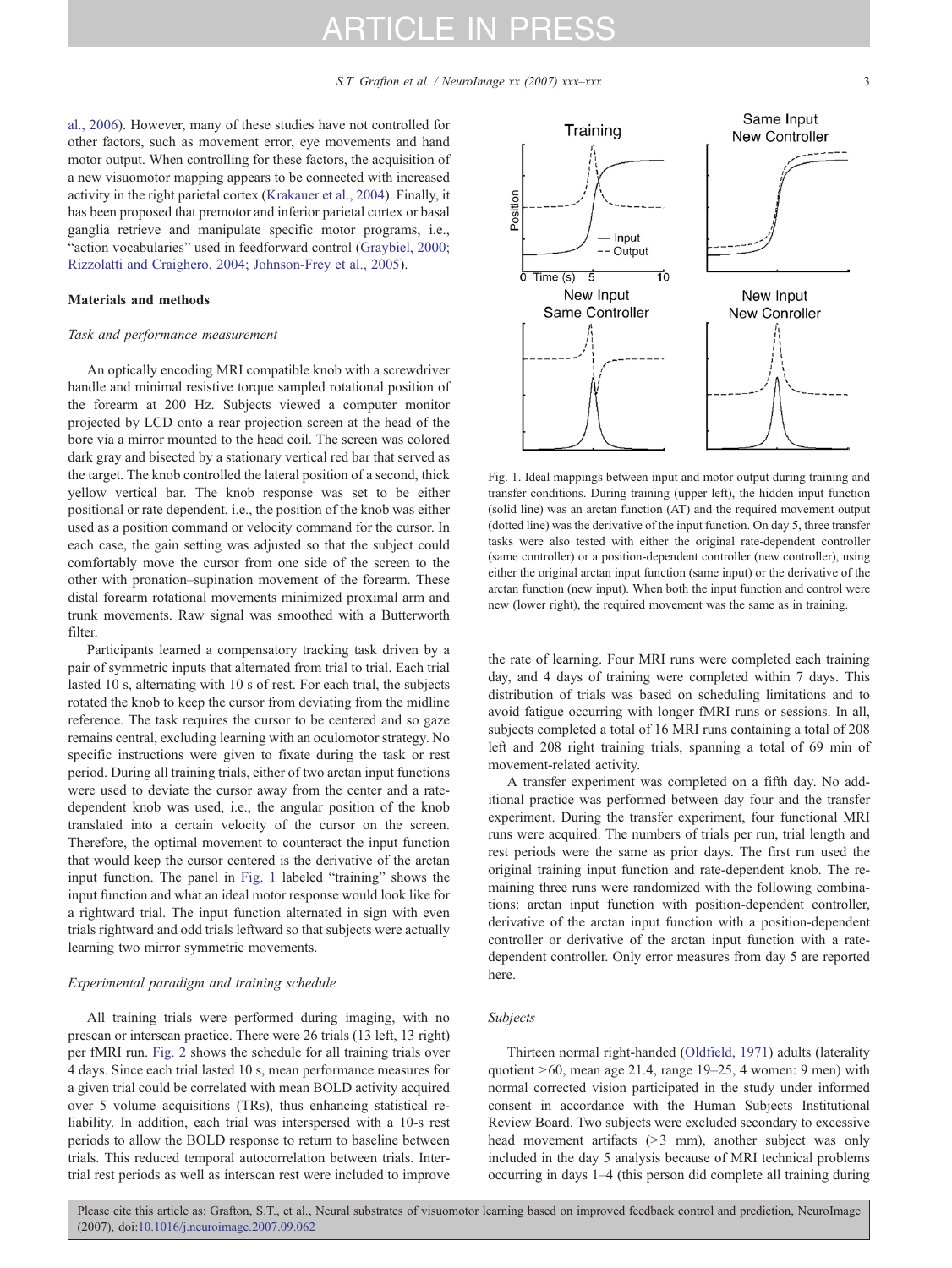

Fig. 2. Experiment training schedule. Subjects were trained on 4 days, completed within 1 week. On each day, they were scanned four times. Each scan included 13 leftward and 13 rightward trials, interspersed with 10-s rest periods. All training was performed during imaging.

imaging), and 4 subjects did not complete day 5 testing. Thus, there was reliable behavioral and fMRI data from 10 subjects to assess brain correlates of training acquired over days 1–4. One of these subjects was subsequently excluded because of high correlations between the two model estimates, error and hand acceleration (see Results section). For the behavioral transfer experiment, obtained on day 5, there were reliable behavioral data for 9 subjects.

#### Performance model

On each trial the fixed input function  $f(t)$  "deviated" the cursor laterally. The cursor position on the screen  $x(t)$  was the discrepancy of the input pattern  $f(t)$  and the position command from the knob  $x(t) = f(t) - y(t)$ . For a rate-control device,  $\dot{y}(t)$  was determined by the actual hand position.

We modeled motor behavior with a proportional-derivative control law. In this model, the motor output  $(\ddot{y})$  (corresponding to the rotational velocity of the hand for the rate controlled device) was a linear function of the position error  $(x)$  and the velocity error ( $\dot{x}$ ), both delayed by  $\tau$ = 150 ms. A delay of 150 ms was chosen as this is a typical latency for generating corrections to random perturbations in visuomotor tracking ([Jagacinski and Hah, 1988;](#page-11-0) [Jagacinski et al., 1993, 1995; Hah and Jagacinski, 1994](#page-11-0)). To capture feedforward learning, we added a third component corresponding to the to-be-learned output pattern  $\ddot{f}(t)$ , the second derivative of an arctan function.

$$
\ddot{y}(t) = \beta_1(x(t-\tau)) + \beta_2(\dot{x}(t-\tau)) + \beta_3 \ddot{f}(t) + e(t)
$$
\n(1)

First we used linear regression of the behavioral output to estimate the control parameters associated with position error, velocity error and formation of a motor program. Because the time series were smooth, we treated the noise in the linear model  $e(t)$  as an autoregressive process,  $e(t) = \alpha e(t-1) + \eta(t)$ , where  $\eta(t)$  is a white-noise process. The autoregressive coefficient was estimated from the residuals from an ordinary least square regression for each trial separately and the median estimate  $\alpha = 0.92$  was then used for all trials. With this, the estimate of the control parameters becomes

$$
\hat{\boldsymbol{\beta}}_n = (\mathbf{X}_n^T \mathbf{V}^{-1} \mathbf{X}_n) \mathbf{X}_n^T \mathbf{V}^{-1} \ddot{\mathbf{y}}_n \tag{2}
$$

Where  $\hat{\beta}_n = [\hat{\beta}_{1,n} \ \hat{\beta}_{2,n} \ \hat{\beta}_{3,n}]^T$  is the vector of regression coefficients for trial *n*,  $\ddot{y}_n$  is the  $T \times 1$  vector of wrist velocities,  $X_n$  is the  $3 \times T$  design matrix holding the position error, the velocity error and the to-be-learned motor output in its three columns, and V is the variance–covariance matrix of  $e(t)$ .

### The learning model

A second level, state–space model was used to capture learning-related changes of feedback and feedforward control parameters across trials. This state–space model starts with the observation that the parameters for the feedback control policy and motor program on each trial,  $\mathcal{B}_n$ , fluctuate from trial to trial and assumed this was partly caused by non-specific changes of the state of the participant attributable to attention or fatigue  $(\epsilon_n)$ . Furthermore, the estimate  $\hat{\beta}_n$  is not perfect but will show some variability due to motor output noise. Thus, we modeled the parameter  $(\hat{\beta}_n)$  estimated in trial *n* as a noisy version of the true but hidden state variables  $w_n$ .

$$
\hat{\beta}_n = w_n + \varepsilon_n
$$
\n
$$
\varepsilon \sim N(\mathbf{0}, \mathbf{R})
$$
\n
$$
\mathbf{R} = \begin{bmatrix} r_1 & 0 & 0 \\ 0 & r_2 & 0 \\ 0 & 0 & r_3 \end{bmatrix}
$$
\n
$$
(3)
$$

Learning-related changes, in contrast, were assumed to be slow and smooth. Because we had no a priori hypothesis about how fast learning in this system would be, we modeled learning by small incremental random changes (state–noise) starting with the initial state of the system  $\mu$  ([Smith et al., 2005](#page-12-0)).

$$
\begin{aligned}\n\boldsymbol{w}_1 &= \boldsymbol{\mu} \\
\boldsymbol{w}_{n+1} &= \boldsymbol{w}_n + \boldsymbol{\eta}_n \\
\boldsymbol{\eta} &\sim N(\mathbf{0}, \mathbf{Q}) \\
\mathbf{Q} &= \begin{bmatrix} q_1 & 0 & 0 \\ 0 & q_2 & 0 \\ 0 & 0 & q_3 \end{bmatrix}\n\end{aligned} (4)
$$

#### Expectation maximization

The EM algorithm provided the expected value of  $w_n$ , a representation of the learned state of the system, independent of trial-to-trial fluctuations. EM proceeds by estimating both the  $w_n$ , as well as nine "hyper-parameters"  $\Theta = \{q_{1-3}, r_{1-3}, \mu\}$ , which describe the size of the variances associated with changes due to learning  $(q_i)$ , and due to trial-by-trial variation  $(r_i)$ . These two parameters jointly determine the smoothness of learning-related changes. We refer to these as "hyper-parameters" to distinguish them from the performance model parameters  $(\hat{\beta}_n)$  and the hidden state variables  $(w_n)$ . The EM algorithm proceeds in two steps. In the E step, the expected values and variances of the hidden variables  $w_n$  are calculated, given an initial guess about the hyper-parameters  $\Theta^{(0)}$ . In the M step, new hyper-parameter values are estimated, by maximizing the expected complete loglikelihood function, given the current expected values of the hidden variables,  $w_n$ . Iteration of these two steps leads to convergence to the maximum-likelihood estimate ([McLachlan and](#page-11-0) [Krishnan, 1997](#page-11-0)). A similar method has been described previously ([Cheng and Sabes, 2006\)](#page-10-0). The strength of the algorithm is that both hidden variables and hyper-parameters can be jointly estimated.

<span id="page-3-0"></span>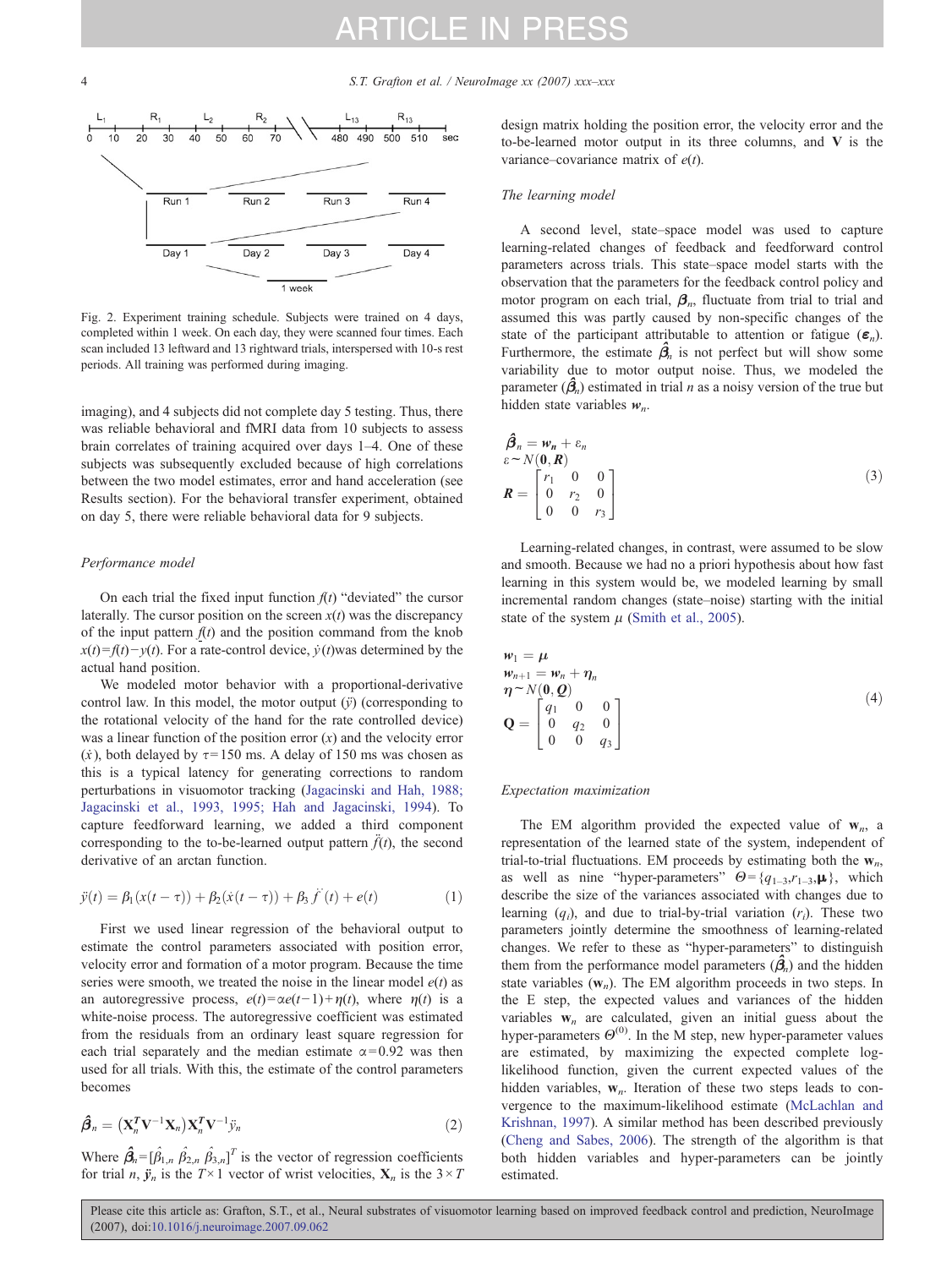#### <span id="page-4-0"></span>Magnetic resonance imaging

Imaging was performed with a General Electric Horizon echospeed whole body 1.5-T MRI scanner using a standard birdcage head coil. Head movements were minimized with foam pillows and padding. For functional imaging, an echo planar gradient echo imaging sequence sensitive to blood oxygenation level-dependent (BOLD) contrast was used: 25 slices per TR (3.5 mm thickness, 1 mm gap), TR of 2000 ms, TE of 35 ms, flip angle of 90 $^{\circ}$ , field of view of 24 cm and 64 $\times$ 64 matrix. The first four volumes (10 s) of each functional run were discarded to allow magnetization to approach equilibrium, followed by 258 whole brain volumes. A T1-weighted image anatomic scan was acquired using a spoiled gradient recalled 3D sequence (TR 7.7, TE min full, flip angle 15°, FOV 24, slice thickness 1.2,  $256 \times 256 \times 124$  matrix).

#### Image processing

Spatial normalization and smoothing were carried out in SPM99 [\(http://www.fil.ion.ucl.ac.uk/spm\)](http://www.fil.ion.ucl.ac.uk/spm). Functional images were realigned and co-registered to high-resolution scans, normalized to a standardized stereotaxic space (the MNI template provided with SPM99 using affine and then non-linear alignment and resliced with 2 mm voxels. Data were smoothed with an isotropic Gaussian kernel (8-mm full width half maximum).

Individual subject MRI data from days 1 to 4 were analyzed using a fixed-effects linear model. Analysis was carried out using FEAT (FMRI Expert Analysis Tool) Version 5.63, part of FSL (FMRIB's Software Library, [www.fmrib.ox.ac.uk/fsl](http://www.fmrib.ox.ac.uk/fsl)). Time series statistical analysis was carried out using FILM ([Woolrich et al., 2001\)](#page-12-0). Data were modeled with a high pass filter cutoff of 128 s, without motion parameters added to the model. The time course of BOLD activity was modeled with a design matrix containing five regressors describing movement events (10 s of movement alternating with 10 s of rest), the RMS error for each trial, the mean absolute hand acceleration (HA) for each trial, the smooth learning parameters estimated by the EM algorithm:  $(w_2)$  describing feedback control based on velocity and  $(w_3)$  describing feedforward control. The error, hand acceleration and smoothed learning parameters were entered as center-mean parametric modulations of the movement epochs, with one parameter value per movement trial, convolved with an HRF. In addition, the temporal derivatives for each of these five regressors were included. The design matrices also included 15 regressors to distinguish run effects. Examination of the covariance matrices for each of the subjects revealed minimal inter-regressor correlation.

Individual subject contrast estimates were used in a second level random effects analysis. Higher level analysis was carried out using FLAME "1+2", FMRIB's Local Analysis of Mixed Effects in FSL [\(Beckmann et al., 2003; Woolrich et al., 2004\)](#page-10-0). To reduce the problem of Type II error from multiple comparisons, the group analysis proceeded in two steps. In the first step,  $Z$  (Gaussianised  $T/$ F) statistic images showing significant movement-related activity were defined at a corrected level for a whole brain search volume using clusters determined by  $Z > 1.96$  and a (corrected) cluster significance threshold of  $P = 0.05$  [\(Worsley et al., 1992\)](#page-12-0). In a second step, this set of regions was used as an inclusive mask within which areas demonstrating a significant association with the other regressors were identified at two levels of analysis. In an exploratory analysis, the threshold was  $p<0.005$  with a cluster size of 40 mm<sup>3</sup> or more, based on the approximate size of the original sampling volume. In a confirmatory analysis, we used a corrected threshold of  $p<0.05$  within the movement-related search volume. Resultant Z images were displayed on partially inflated cortical surfaces using the PALS data set and Caret visualization tools ([http://brainmap.](http://brainmap.wustl.edu/caret) [wustl.edu/caret\)](http://brainmap.wustl.edu/caret). Anatomic localization was determined from reference atlases ([Duvernoy, 1991; Schmahmann et al., 1999\)](#page-11-0).

#### Results

#### Behavioral results

Positional error for both leftward and rightward movements decreased significantly over the 4 days of training, typical of visuo-



Fig. 3. Group average performance over 4 days of training during MRI scanning for leftward (blue) and rightward (red) trials for all subjects. Shading is SEM. (A) Positional error (RMS error, arbitrary units); (B) mean absolute hand acceleration; (C) state–space estimates for velocity-dependent feedback control; (D) state–space estimates for feedforward control.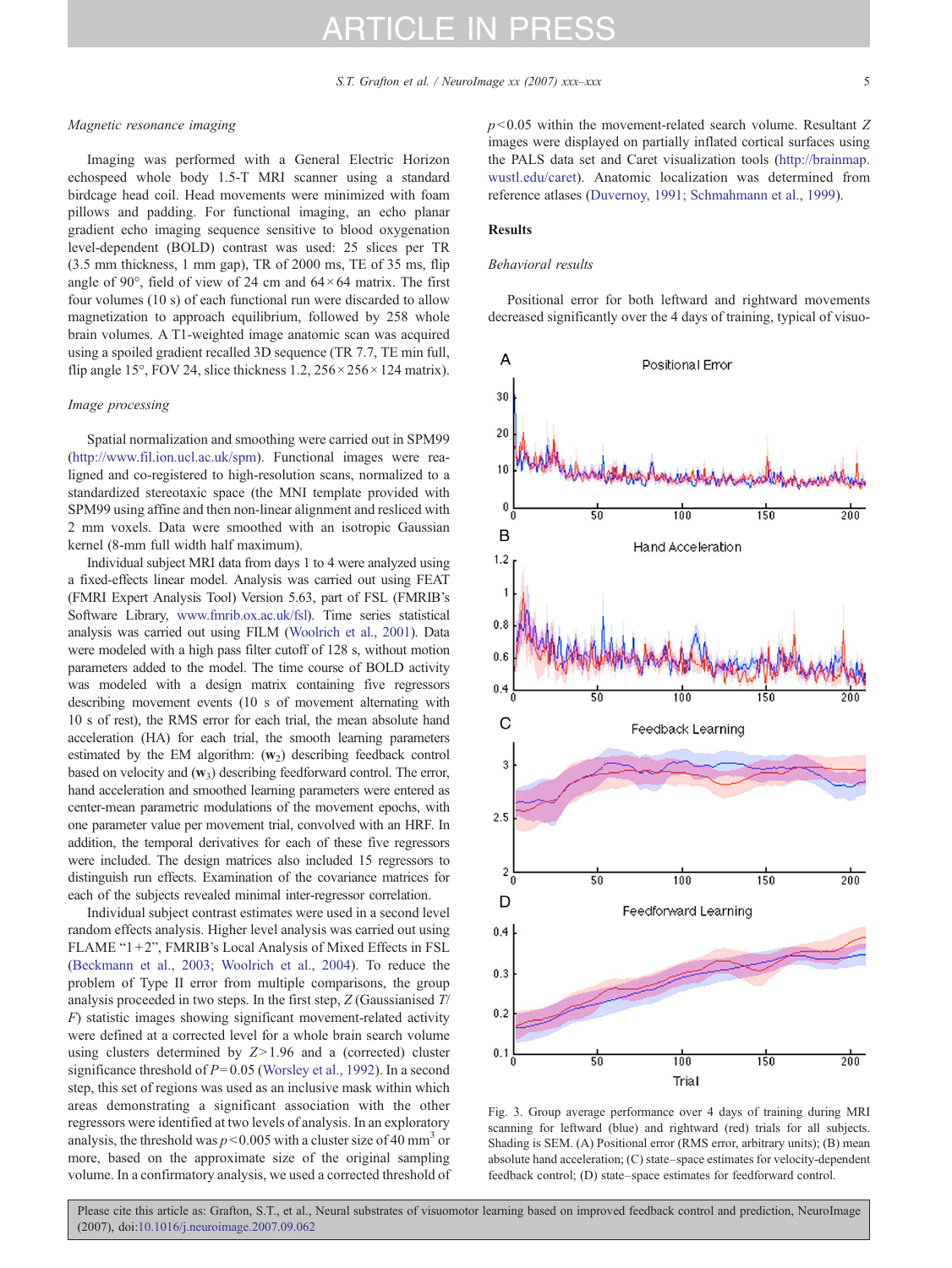motor skill acquisition (repeated measures ANOVA, with factors for direction: not significant (NS), trial:  $F=13.03$ ,  $df=207$ ,  $p<0.0001$ , and direction $\times$ trial interaction (NS); [Fig. 3](#page-4-0)A). Mean absolute hand acceleration also decreased significantly over time ([Fig. 3](#page-4-0)B; repeated measures ANOVA with factors for direction: NS, trial:  $F= 22.204$ ,  $df= 8,207$ ,  $p<0.0001$ , and their interaction: NS).

Fig. 4 demonstrates the hand velocity during an early and a late trial for one subject. While the motor output in these two trials was similar, the shift from feedback control early in training to more predictive control late in training is clearly visible. The performance model (Eq. (1), dotted line) captures both the velocity profile and the changes of timing as subjects learn to make more predictive movements. The average  $R^2$  of the performance model fit for individual trials was  $R^2$ =0.83. We tested the significance of the feedback and feedforward control components of the model by leaving them out separately. The average partial  $R^2$  of the feedback terms (accounting for the feedforward term) was 0.81. The average partial  $R^2$  of the feedforward term (accounting for the feedback term) rose from 0.09 for the first 10 trials to 0.33 for the last 10 trials. The inclusion of each model term produced a significantly  $(p<0.05)$  better fit on 99.7% of the trials for the feedback terms and on 82% of the trials for the feedforward term. Thus, both feedforward and feedback components contributed significantly to the overall model.

To distinguish these learning-related changes from random trialby-trial fluctuations, we used a state–space model and EM algorithm to estimate optimally smoothed learning parameters for each subject and direction separately. The rate of change caused by learning processes and therefore the amount of smoothing that had to be applied were estimated. For all nine subjects, across trials,



Fig. 4. Model estimates for two individual trials. Representative data are taken from one subject. One trial is from the start of training (upper figure) and the other near the end (lower figure). Ideal hand velocity (thin line) was compared to actual velocity (thick line) on a trial-by-trial basis. The predicted hand velocity (dotted line), calculated from the regression estimate of the performance model, demonstrates the ability of the model to reconstruct the actual hand path. The performance model captures two sources of improvement of between early and late trials. One was the ability to use feedback more effectively, illustrated as a greater overlap between the actual hand velocity and the ideal velocity with a 150-ms delay. The other was the ability to use a feedforward command, illustrated as a greater overlap between actual hand velocity and the ideal velocity with no delay.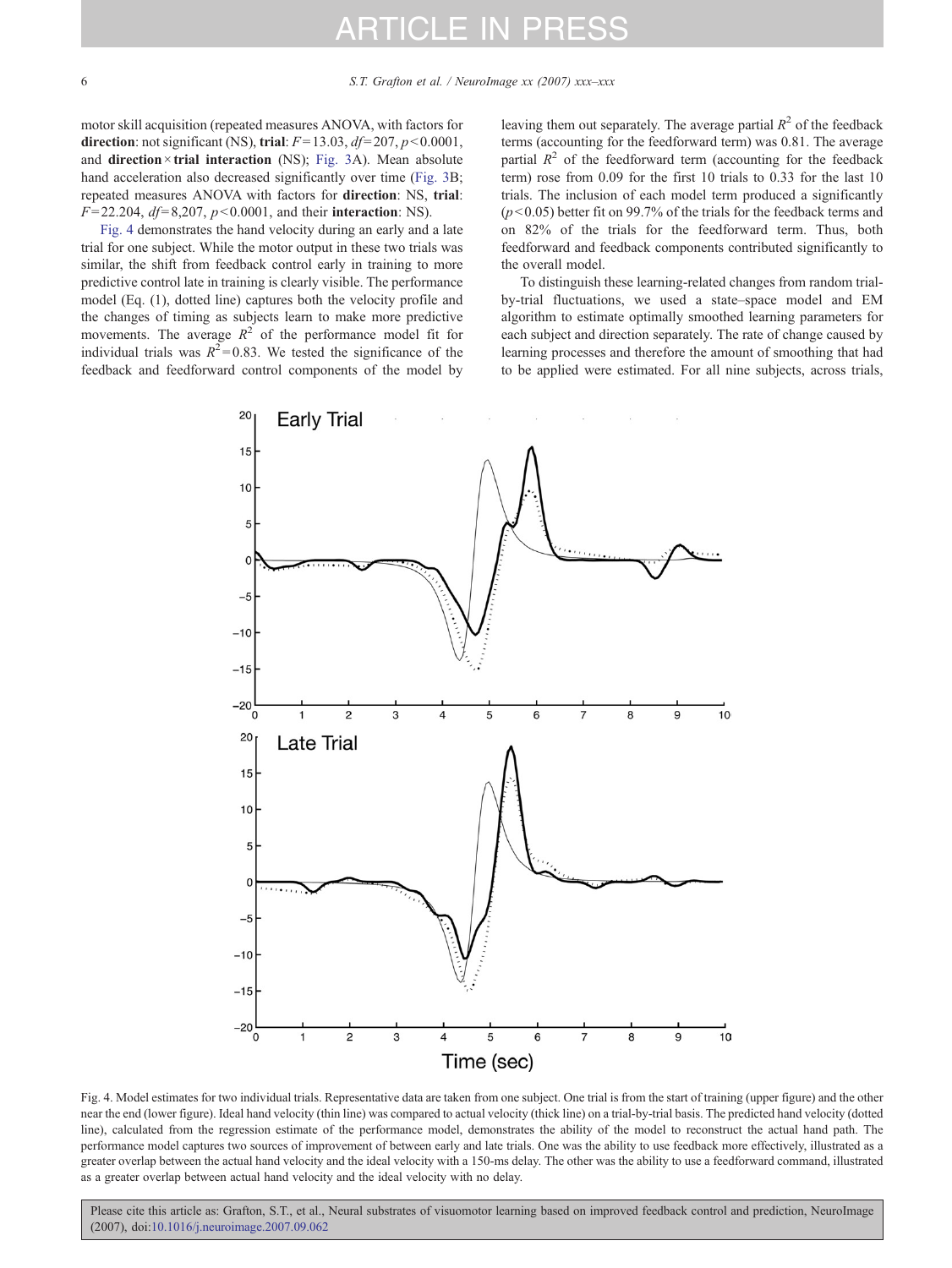<span id="page-6-0"></span>

Fig. 5. Performance error during transfer tasks. Subjects trained for 4 days on a velocity-based controller, with an arc tan input function (AT) alternating in left and right directions. On day 5 they were tested with a velocity or position-based controller, and with the original input or its derivative (AT′). A position controller with the AT′ input required the same motor as in training. Leftward (dark bars) and rightward (light bars) trials show similar results.

there was a high correlation between the state estimates for positional and velocity feedback parameters so only the velocity parameters were used in the subsequent MRI analyses.

At the group level, both the velocity-based feedback [\(Fig. 3C](#page-4-0)) and feedforward ([Fig. 3](#page-4-0)D) components of the EM estimations increased significantly over time: velocity feedback (repeated measures ANOVA with factors for **direction**: NS and **trial**:  $F=207.57$ ,  $df= 8,207, p<0.0001$ , and their interaction: NS); and feedforward (repeated measures ANOVA with factors for direction: NS, trial:  $F= 82.265$ ,  $df= 8,207$ ,  $p<0.0001$ , and their interaction: NS). Visual inspection of the mean change at the group level revealed an early rapid control adjustment for velocity error (a similar pattern was seen for positional error) and a slow, steady rise for the state variable describing a predictive motor program.

#### Transfer test

To confirm that subjects were learning the task with respect to the motor pattern rather than perceptual information [\(Hah and](#page-11-0) [Jagacinski, 1994\)](#page-11-0), three transfer tasks were obtained on the fifth day of testing ([Fig. 1\)](#page-2-0). When the nine subjects had to produce a new motor pattern because they switched to a position-based controller (AT, position control) or because they used the original controller, but a different input function (AT′, rate control), positional error increased significantly (Fig. 5). However, when both the controller and the input function (AT′, position control) were switched, such that the required movement pattern was the same as in training, there was no increase in error compared to the original task. In the 3-way ANOVA, the main effect of trial direction, controller type and input type were all non-significant. There was a significant controller×input interaction:  $F= 18.771$ ,  $df= 48$ ,  $p<0.0001$ . No other 2-way or 3-way interactions were significant. This pattern of errors with transfer tasks established that the subjects were learning

the required movement and not the input pattern. Furthermore, subjects could generate the correct movement irrespective of the type of controller.

#### Correlation of regressors

For the analysis of the neural correlates of feedforward and feedback control learning, it is essential that these factors can be estimated independently from each other and from other behavioral measures. We therefore calculated the correlation of hand acceleration, positional error and the smoothed learning parameters representing feedback and feedforward control for each individual. One subject had very strong correlations between all four parameters (minimum pair wise  $R^2$  of 0.44, maximum  $R^2$  of 0.89) and therefore was excluded from all of the subsequent analyses. Of the remaining nine subjects, 80% of the inter-parameter correlations had an  $R^2$  < 0.28 and 90% had an  $R^2$  < 0.38. This establishes that for the majority of subjects, motor output, movement error and learning variables could be estimated independently.

#### Brain activation during motor execution

The contrast of movement versus rest identified a broad set of cortical and subcortical areas classically associated with motor execution including left sensorimotor cortex, bilateral parietal and premotor cortices, mesial motor areas, bilateral anterior cerebellar cortex, the basal ganglia and thalamus (Fig. 6). These findings replicate many prior studies of motor execution and local maxima are not presented. This contrast was generated to serve as a mask within which the subsequent contrasts were tested.



Fig. 6. BOLD signal correlation with compensatory tracking versus rest. All colored areas represent significant activation, corrected for whole brain comparisons ( $n=9$  subjects). This map was used as a mask for the subsequent MRI analyses. Left column is left hemisphere, mesial surface is upper row. Lower central figure is posterior, superior oblique view of the cerebellum. All figures are partially "inflated" representations using the Caret software. Statistical threshold  $p<0.05$  for the likelihood of detecting a cluster within a whole brain search volume.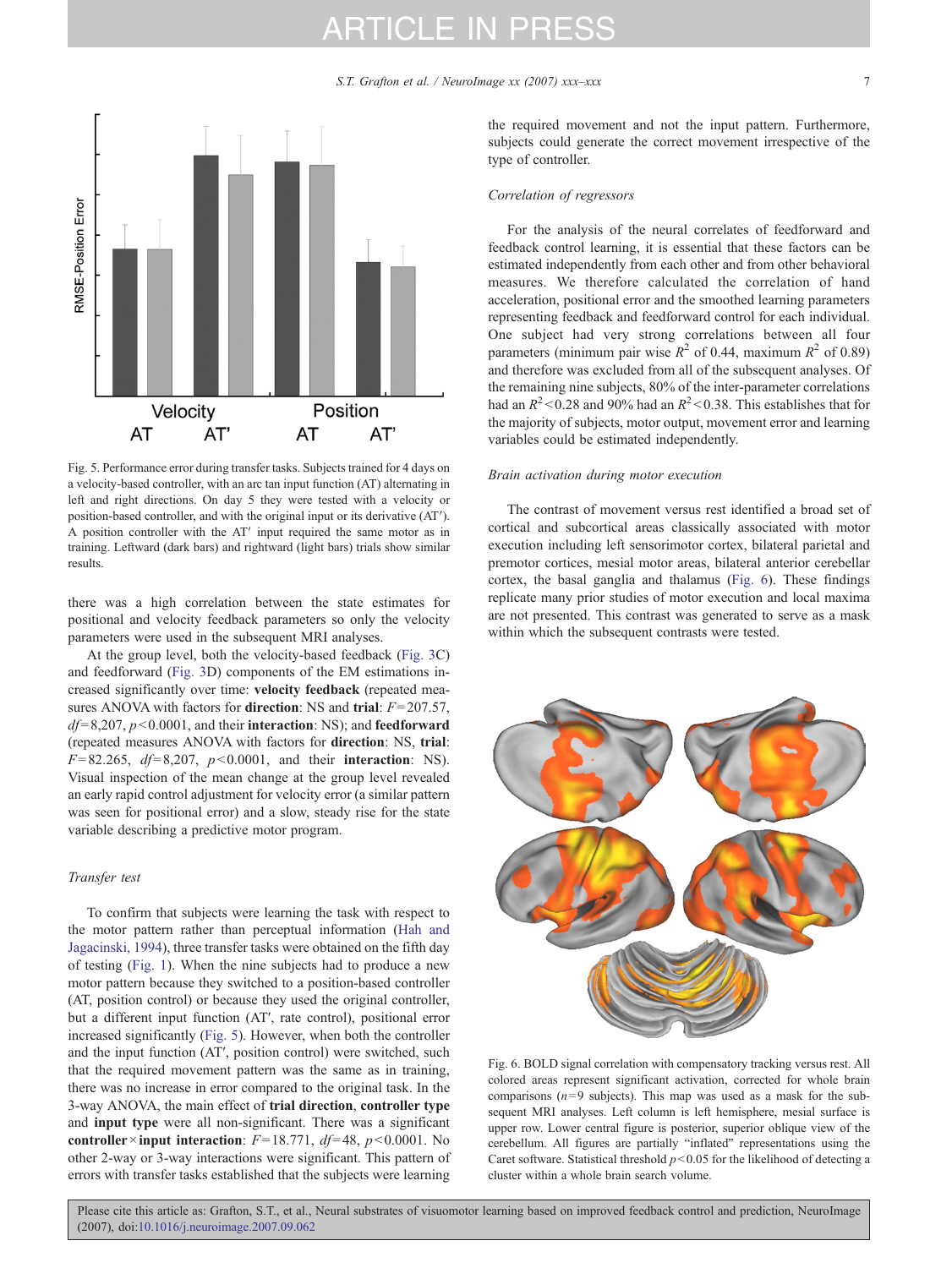#### <span id="page-7-0"></span>Brain correlates of motor kinematics

The correlation between absolute mean hand acceleration for each trial and the BOLD signal, corrected for multiple comparisons, identified significant two motor areas: left sensorimotor cortex and right anterior cerebellar cortex (lobule V). Locations of these sites are summarized in Table 1 and shown in [Fig. 7A](#page-8-0). The sensorimotor site extended into both the pre- and post-central gyri and was maximal over the hand area within the central sulcus. No additional areas were identified when the threshold was reduced for an exploratory analysis.

#### Brain correlates of motor error

Performance error correlated with a large set of cortical and subcortical brain regions [\(Fig. 7](#page-8-0)B, Table 1). Strong positive correlations were identified in bilateral intraparietal sulcus and inferior parietal lobule as well as the posterior SPL extending into the medial

### $T = 1.1 - 1$

wall. An additional strong correlation was found in bilateral anterior cingulate gyrus and adjacent sulcus. Error also correlated with right dorsal premotor cortex and frontal operculum. Performance error also recruited activity at three sites within right cerebellar cortex in lobules V and VI. Given the extensive network that was engaged when a threshold based on correction for multiple comparisons was used, further exploratory analysis were not performed.

#### Feedback learning

The model estimates of feedback control describe how subjects slowly modulated the use of feedback across trials. High values indicate a strong reaction to visual feedback error, independent of the size of that error. At an exploratory threshold, these estimates correlated with activity in bilateral posterior superior parietal lobule and right anterior IPS and adjacent IPL ([Fig. 8A](#page-8-0), Table 1). In addition, there was recruitment of three sites within the right ventral premotor cortex and the left cingulate motor area. Bilateral cor-

| Estimation Anatomic<br>parameter | region                                                    | Brodmann's<br>area | Talairach<br>coordinate (mm) |                  |                  | Volume Error<br>$\text{mm}^3$ ) |         | z-scores             |         |                      |
|----------------------------------|-----------------------------------------------------------|--------------------|------------------------------|------------------|------------------|---------------------------------|---------|----------------------|---------|----------------------|
|                                  |                                                           |                    | $\boldsymbol{X}$             | $\boldsymbol{Y}$ | $\boldsymbol{Z}$ |                                 |         | Hand<br>acceleration |         | Feedback Feedforward |
| Error                            |                                                           |                    |                              |                  |                  |                                 |         |                      |         |                      |
|                                  | Right inferior parietal lobule                            | 40                 | 52                           | $-48$            |                  | 32 63,720                       | 4.76    | 0.19                 | 1.13    | $-0.67$              |
|                                  | Left superior parietal lobule                             | 7                  | $-10$                        | $-58$            | 56               |                                 | 4.61    | 0.56                 | 0.24    | $-1.81$              |
|                                  | Left inferior parietal lobule                             | 40                 | $-60$                        | $-46$            | 34               |                                 | 4.59    | 1.27                 | 1.75    | $-0.53$              |
|                                  | Right superior frontal gyrus,                             | 8                  | 6                            | 24               | 48               |                                 | 4.38    | 0.82                 | $-0.25$ | $-0.88$              |
|                                  | medial segment (pre-SMA)                                  |                    |                              |                  |                  |                                 |         |                      |         |                      |
|                                  | Bilateral anterior cingulate gyrus                        | 24,32              | $\overline{4}$               | 12               | 34               |                                 | 4.31    | 1.13                 | 1.08    | $-0.73$              |
|                                  | Left globus pallidus                                      |                    | $-14$                        | $-2$             | $\mathbf{0}$     | 19,040                          | 3.93    | 0.58                 | $-1$    | $-1.59$              |
|                                  | Right posterior cerebellum (lobule VI)                    |                    | 30                           | $-56$            | $-28$            |                                 | 3.81    | 1.842                | $-0.33$ | $-2.5$               |
|                                  | Right anterior cerebellum (lobule V)                      |                    | 18                           | $-50$            | $-22$            |                                 | 3.58    | 1.52                 | $-2.12$ | $-1.8$               |
|                                  | Right posterior cerebellum (lobule VI)                    |                    | 6                            | $-74$            | $-24$            |                                 | 3.62    | 1.36                 | $-1.14$ | $-1.84$              |
|                                  | Right frontal operculum                                   | 44,45              | 44                           | 22               | $-6$             | 14,000                          | 3.99    | $-0.86$              | 0.89    | $-1.27$              |
|                                  | Right anterior superior temporal sulcus                   | 38                 | 52                           | 16               | $-18$            |                                 | 3.8     | 1.18                 | 1.61    | $-1.68$              |
|                                  | Right superior frontal sulcus                             | 6                  | 30                           | 8                | 58               | 7992                            | 4.17    | 1.3                  | 0.72    | $-1.77$              |
|                                  | Right dorsal precentral sulcus                            | 6                  | 44                           | $\mathbf{0}$     | 52               |                                 | 3.66    | 0.83                 | $-0.46$ | $-1.73$              |
|                                  | Right superior frontal gyrus,<br>medial segment (pre-SMA) | 6                  | 6                            | 6                | 66               |                                 | 3.19    | $\mathbf{1}$         | 0.77    | $-1.49$              |
| Hand acceleration                |                                                           |                    |                              |                  |                  |                                 |         |                      |         |                      |
|                                  | Left central sulcus (sensorimotor cortex)                 | 3,1,2,4            | $-38$                        | $-24$            | 66               | 11,712                          | $-0.76$ | 4.17                 | $-0.84$ | 0.42                 |
|                                  | Right anterior cerebellum (lobule V)                      |                    | 26                           | $-44$            | $-36$            | 9392                            | $-0.11$ | 3.91                 | 0.76    | $-0.92$              |
| Feedback learning                |                                                           |                    |                              |                  |                  |                                 |         |                      |         |                      |
|                                  | Right posterior intraparietal sulcus                      | 7                  | 38                           | $-60$            | 60               | 368                             | 1.96    | $-0.33$              | 3.162   | 0.10                 |
|                                  | Left posterior superior parietal lobule                   | 7                  | $-22$                        | $-72$            | 62               | 40                              | $-0.29$ | 0.21                 | 2.459   | $-0.01$              |
|                                  | Right anterior intraparietal sulcus                       | 40                 | 58                           | $-26$            | 42               | 104                             | 0.06    | 0.34                 | 2.72    | 1.60                 |
|                                  | Right ventral precentral gyrus                            | 6                  | 54                           | $-2$             | 44               | 64                              | $-0.13$ | $-0.57$              | 2.46    | $-0.19$              |
|                                  | Left cingulate sulcus (cingulate motor area)              | 5,24               | $-14$                        | $-28$            | 44               | 40                              | 2.28    | 1.74                 | 2.396   | 2.44                 |
|                                  | Right ventral precentral gyrus                            | 44                 | 60                           | 8                | 16               | 136                             | $-0.13$ | $-0.43$              | 3.045   | 0.32                 |
|                                  | Right middle occipital gyrus                              | 18                 | 36                           | $-84$            | $\overline{4}$   | 184                             |         | $0.15 - 0.36$        | 2.816   | $-0.09$              |
|                                  | Left inferior occipital gyrus                             | 18                 |                              | $-50 - 74$       | $-12$            | 40                              |         | $1.65 - 1.31$        | 2.49    | $-1.36$              |
| Feedforward learning             |                                                           |                    |                              |                  |                  |                                 |         |                      |         |                      |
|                                  | Left posterior superior frontal sulcus (PMd)              | 6                  |                              | $-22 - 18$       | 52               | 1792                            | 0.35    | 0.91                 | 0.96    | 2.867                |
|                                  | Right superior frontal gyrus: medial segment (SMA)        | 6                  |                              | $14 - 12$        | 56               | 304                             | 0.72    | 0.62                 | $-0.28$ | 2.54                 |
|                                  | Left postcentral gyrus (sensory cortex)                   | 3,1,2              |                              | $-40 -38$        | 68               | 264                             | $-0.46$ | 1.27                 | $-0.73$ | 3.29                 |
|                                  | Left intraparietal sulcus                                 | 7,40               |                              | $-46 -42$        | 46               | 56                              | $-1.00$ | 1.63                 | 0.96    | 2.66                 |
|                                  | Left inferior parietal lobule                             | 40                 |                              | $-52 -28$        | 34               | 168                             | $-1.44$ | 1.82                 | 1.09    | 2.894                |
|                                  | Left precentral gyrus (motor cortex)                      | $\overline{4}$     | $-26$                        | $-22$            | 62               | 256                             | 0.79    | 1.69                 | 1.16    | 3.666                |
|                                  | Left cingulate sulcus (CMA)                               | 5,24               |                              | $-14 - 30$       | 40               | 232                             | 3.42    | 1.47                 | 1.47    | 2.995                |
|                                  | Right inferior occipital gyrus                            | 18                 | 28                           | $-94$            | $-14$            | 424                             | $-1.96$ | $-0.92$              | 0.46    | 3.019                |
|                                  | Left inferior occipital gyrus                             | 18                 |                              | $-30 -96 -18$    |                  | 128                             | 0.24    | 0.25                 | 0.28    | 2.866                |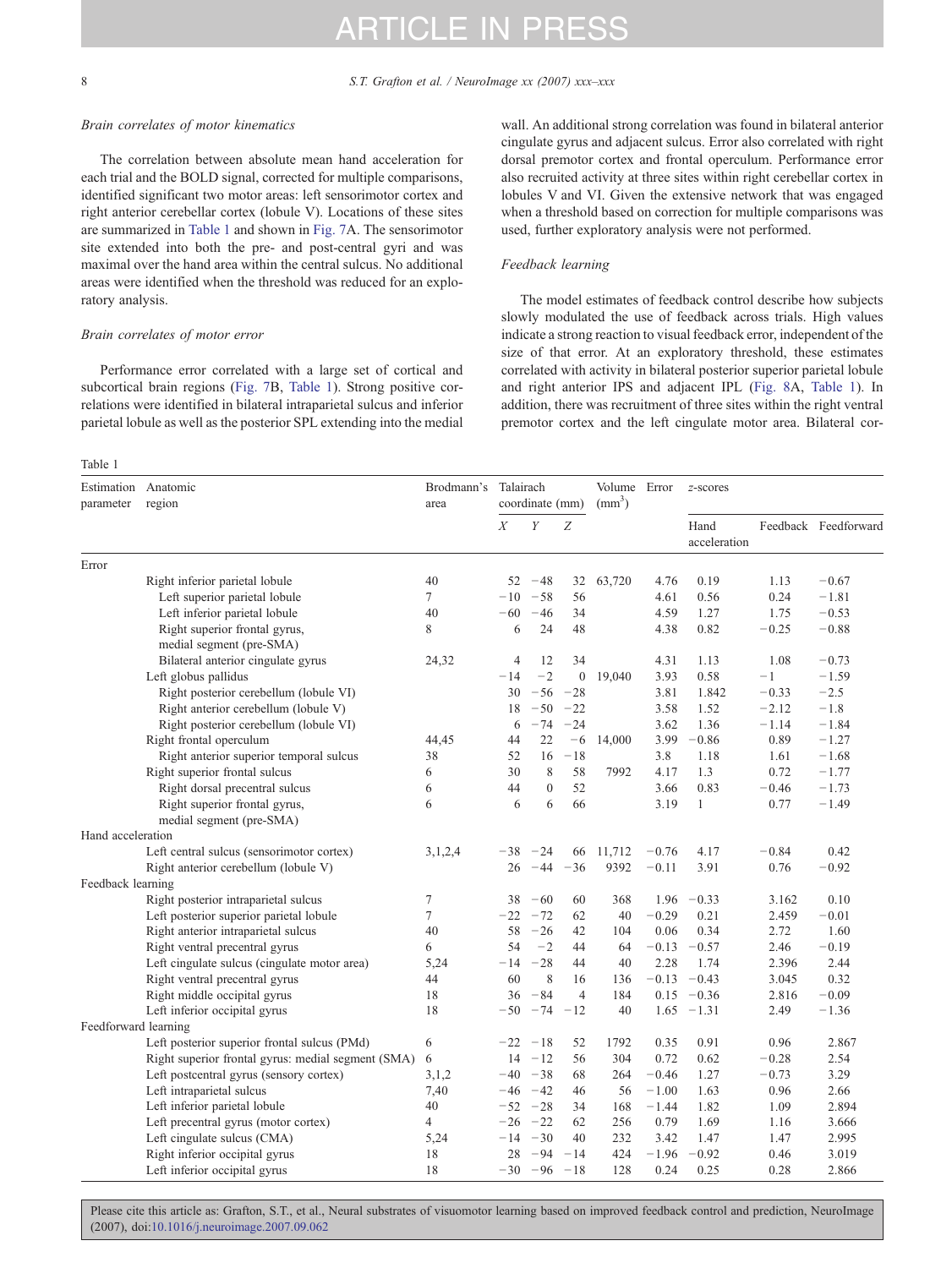S.T. Grafton et al. / NeuroImage xx (2007) xxx–xxx 9

<span id="page-8-0"></span>

Fig. 7. (A) BOLD signal correlation with (A) mean absolute hand acceleration and (B) with positional error. Colored areas show significant correlation within the movement mask shown in [Fig. 5.](#page-6-0) Same orientations as [Fig. 5](#page-6-0). Statistical threshold  $p<0.05$  for the likelihood of detecting a cluster within the volume defined by movement.

relations were detected in the inferior occipital gyri. No significant correlations were observed in the cerebellum or other subcortical areas.

#### Feedforward learning

Participants gradually acquired the ability to generate the desired limb movement predictively. At an exploratory threshold, we found that the BOLD signal in the left inferior parietal lobule (supramarginal gyrus) and adjacent intraparietal sulcus, left dorsal premotor cortex, adjacent sensorimotor cortex and the cingulate sulcus in the region of the cingulate motor area (Fig. 8B, [Table 1\)](#page-7-0) correlated positively with the gradual increase in the feedforward control parameter. No significant correlations were observed in the cerebellum or other subcortical areas.

#### Functional similarities

Visual comparison of the spatial extent of the activation patterns for the two performance and two learning parameters identified a small set of overlapping activations. Within the cerebellum, there was a common recruitment of right anterior cerebellar cortex as a function of both hand acceleration and error. The cingulate sulcus in the region of the CMA was recruited for error, feedback and feedforward learning. The left sensorimotor cortex was recruited for both hand acceleration and feedforward learning. Bilateral posterior SPL was recruited as a function of both error and feedback learning. We also tabulated the effect sizes (reflected as z-scores) at the peak of each location for all of the parameters, summarized in [Table 1.](#page-7-0) In general, only a few sites demonstrated strong  $(Z>2)$  effects for more than one parameter. At a weaker level of significance, there was a tendency for areas with a positive effect with error to show a negative effect with feedforward learning.

#### Discussion

We examined the formation of a pair of simple symmetric motor programs of fixed duration and amplitude. Detailed analysis by our learning model showed that improvement occurred because of both adjustments in feedback control as well as the acquisition of feedforward control. The parameters describing feedback and feedforward learning showed only weak trial-by-trial correlations for 9



Fig. 8. BOLD signal correlation with (A) the learning of velocity-dependent feedback control and (B) learning a predictive feedforward motor program. Colored areas show significant correlation within the movement mask shown in [Fig. 6](#page-6-0). Same orientations as [Fig. 6.](#page-6-0) Statistical threshold was  $p<0.005$  within the volume defined by movement.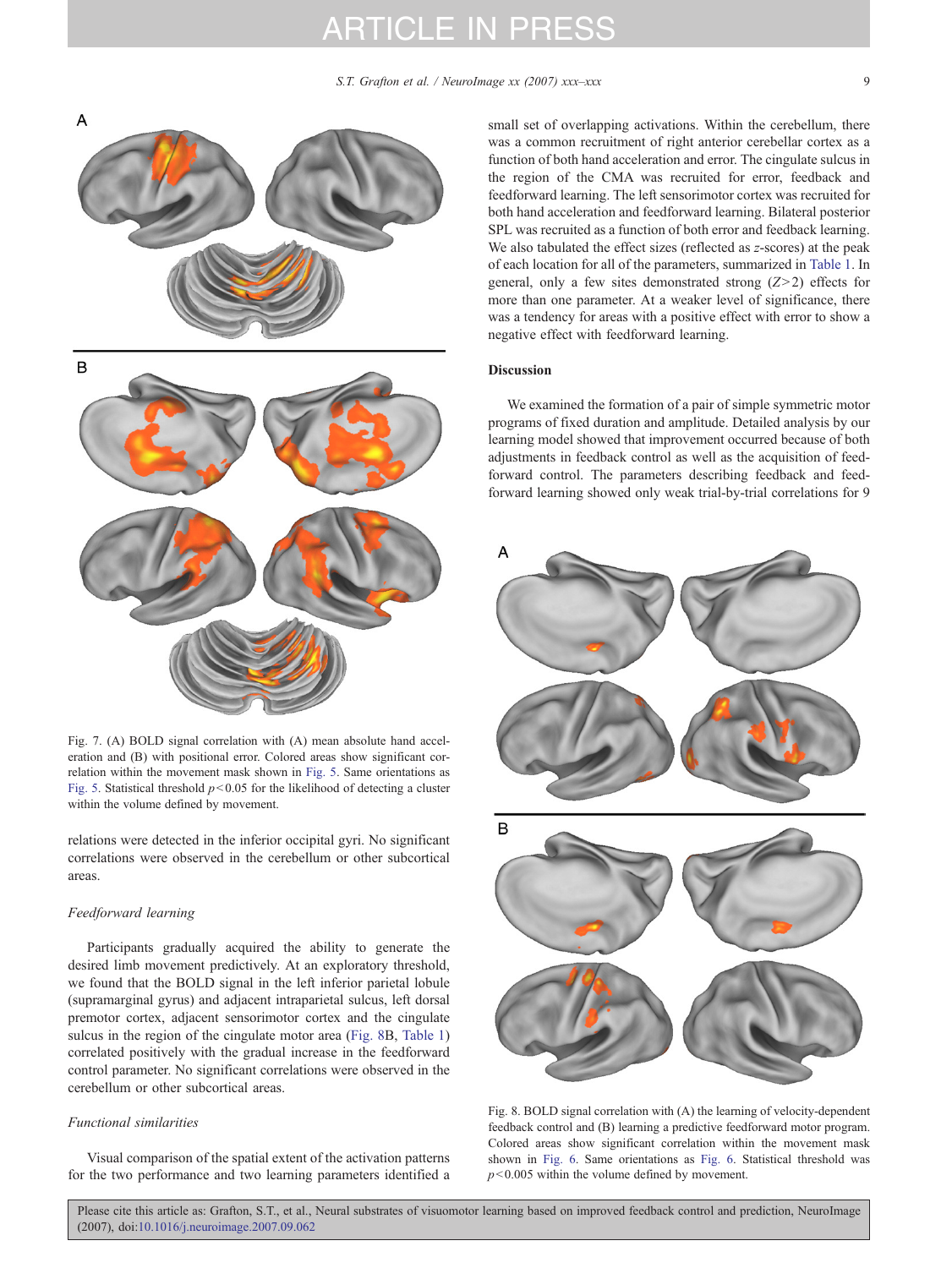of 10 participants, allowing us to identify underlying neural substrates for these two sources of learning.

The current results show that different components of learning operate on different time scales. Feedforward learning was still far from perfect even after 4 days of practice. In contrast, subjects' adjustment of feedback control was more rapid and reached a steady state within approximately 2 days. Accordingly, tracking error decreased rapidly on the first day and showed only minor changes by the last day. These results support the proposition that feedback and feedforward processes operate at the same time, with changes in each occurring at different rates ([Smith et al., 2006](#page-12-0)). This is an important alternative to a traditional cognitive-based framework where skill learning is considered to occur in sequential stages ([James, 1890; Bryan and Harter, 1897, 1899; Doyon et al., 1998;](#page-11-0) [Floyer-Lea and Matthews, 2005; Lehericy et al., 2005\)](#page-11-0).

We identified performance parameters with a regression method, then separated feedforward learning and feedback learning from trial-to-trial variability by using a state–space model. Our two-stage modeling approach rests on three important assumptions. The first assumption was that the hand behavior could be described with a simple proportional-derivative control law. In the version used, the hand velocity was described in terms of positional and velocity error as well as the input function. This model ignores positiondependent and inertial components of the limb dynamics. Given the simplicity of the task (rotation around the forearm with a nearly frictionless system), this simplification is not unreasonable. Second, the performance model assumed that the control law could treat feedforward and feedback control processes within each trial as independent control processes, based on the intrinsic timing delay inherent in feedback control. Similar strategies have been used to analyze EMG responses related to feedback or feedforward learning in two-dimensional adaptive reaching in force fields [\(Thoroughman](#page-12-0) [and Shadmehr, 1999](#page-12-0)). This assumption was supported by the lack of correlation between feedback and feedforward parameters across trials for each subject. However, it is most likely that feedforward and feedback control interact with each other in more complicated ways. More refined experimental methods using both predictable and unpredictable input functions are needed to fully understand the interaction between feedforward learning and modulation of feedback control policy. The third assumption is that learningrelated changes of motor performance would be smooth, reflecting the incremental improvements in motor control due to learning. The amount of smoothing was estimated from the data itself with an EM algorithm. This approach has been shown to be an improvement over linear fitting approaches ([Cheng and Sabes, 2006](#page-10-0)) for characterizing learning. We were able to arrive at a principled and optimal solution for identifying the magnitude of these incremental changes of learning parameters in the setting of significant performance noise.

#### Feedforward learning in a left-lateralized network

The imaging results indicate that feedforward learning correlates with activity in a left-hemispheric network including the left inferior parietal cortex (supramarginal gyrus), left dorsal premotor cortex, adjacent sensorimotor cortex and the cingulate motor area. Premotor cortex is strongly associated with motor planning and anticipatory control prior to movement onset ([Mitz et al., 1991; Shen](#page-11-0) [and Alexander, 1997; Crammond and Kalaska, 2000; Wise and](#page-11-0) [Murray, 2000\)](#page-11-0) ([Hoshi and Tanji, 2006](#page-11-0)). Our results generalize this to a condition of anticipatory control while the movement is executed. Left rostral IPL including supramarginal gyrus (SMG) is also strongly associated with retrieving action knowledge, goal oriented actions, pantomime and imitation and lesions here also cause apraxia ([Rushworth et al., 1998; Haaland et al., 2000; Johnson-Frey](#page-11-0) [et al., 2005](#page-11-0)). Rostral IPL and SMG activity are also correlated with the retrieval of both complex and sequential actions or intentions ([Fogassi et al., 2005; Fogassi and Luppino, 2005](#page-11-0)). We speculate that a network between IPL and dorsal premotor areas forms either a repository for learned skills or at least a scaffold for retrieving and organizing motor memories that are more widely distributed throughout the brain. Learning effects were also observed within left motor cortex. Although the motor cortex was also observed to change as a function of hand acceleration, this kinematic parameter and the feedforward learning model estimates were not correlated. Therefore, the BOLD signal in motor cortex appears to be sensitive both to performance variability and learning-related changes. Recent imaging and neurophysiological studies suggest a role for motor cortex in skill learning of sequences ([Grafton et al., 1995,](#page-11-0) [1998; Karni et al., 1998; Corbetta and Shulman, 2002; Matsuzaka et](#page-11-0) [al., 2007](#page-11-0)) as well as visuomotor tracking ([Grafton et al., 1992,](#page-11-0) [2001\)](#page-11-0).

The strong left-lateralization of the BOLD correlation with feedforward learning parameters could be due to the fact that the acquired skill was specific to the right hand. While transfer results on day 5 showed that participants had learned a specific movement, rather than a perceptual representation of the perturbation pattern, it remains unknown how well it could generalize to the left hand ([Yamamoto et al., 2006](#page-12-0)). Alternatively, the left-hemispheric bias may reflect a specialization for the left-hemisphere to store motor skills and action vocabularies ([Haaland et al., 2000; Johnson-Frey](#page-11-0) [et al., 2005](#page-11-0)).

There were relevant negative findings. There was no evidence for a change in signal strength in the cerebellum in relationship to the measures of feedforward learning. Although negative inference is weak with functional imaging, the lack of a finding in cerebellum merits consideration given the long-standing role of this structure for learning across a broad range of skills. Reconciliation of our negative cerebellum results with this fact may ultimately rest on recognition that motor skills are not all the same. While there is strong evidence for adaptive learning to changes of kinematics or dynamics within the cerebellum, there is very little evidence that the cerebellum actually stores memories for new motor programs such as the new movement that subjects learned in our experiment. Loss of the cerebellum does not result in the loss of retrieving and executing complex motor elements for behaviors such as reaching, grasping or riding a bicycle. Rather, the ability to control these elements when the context is manipulated (via rotation, force field or temporal delay) are lost with cerebellar lesions. Similarly, cerebellar activity in functional studies is strongly activated by these manipulations. The feedforward learning parameter in our study captured the extent to which subjects could retrieve a novel movement. The lack of change in cerebellum is further evidence that motor programs are not stored or retrieved in cerebellum. The finding is consistent with the proposition that complex motor programs are stored cortically and adjusted or modified via cerebellar modulation [\(Smith and Shadmehr, 2005](#page-12-0)).

#### Learning of feedback control

Increases in the use of feedback most strongly recruited the bilateral posterior superior parietal lobule and right anterior intra-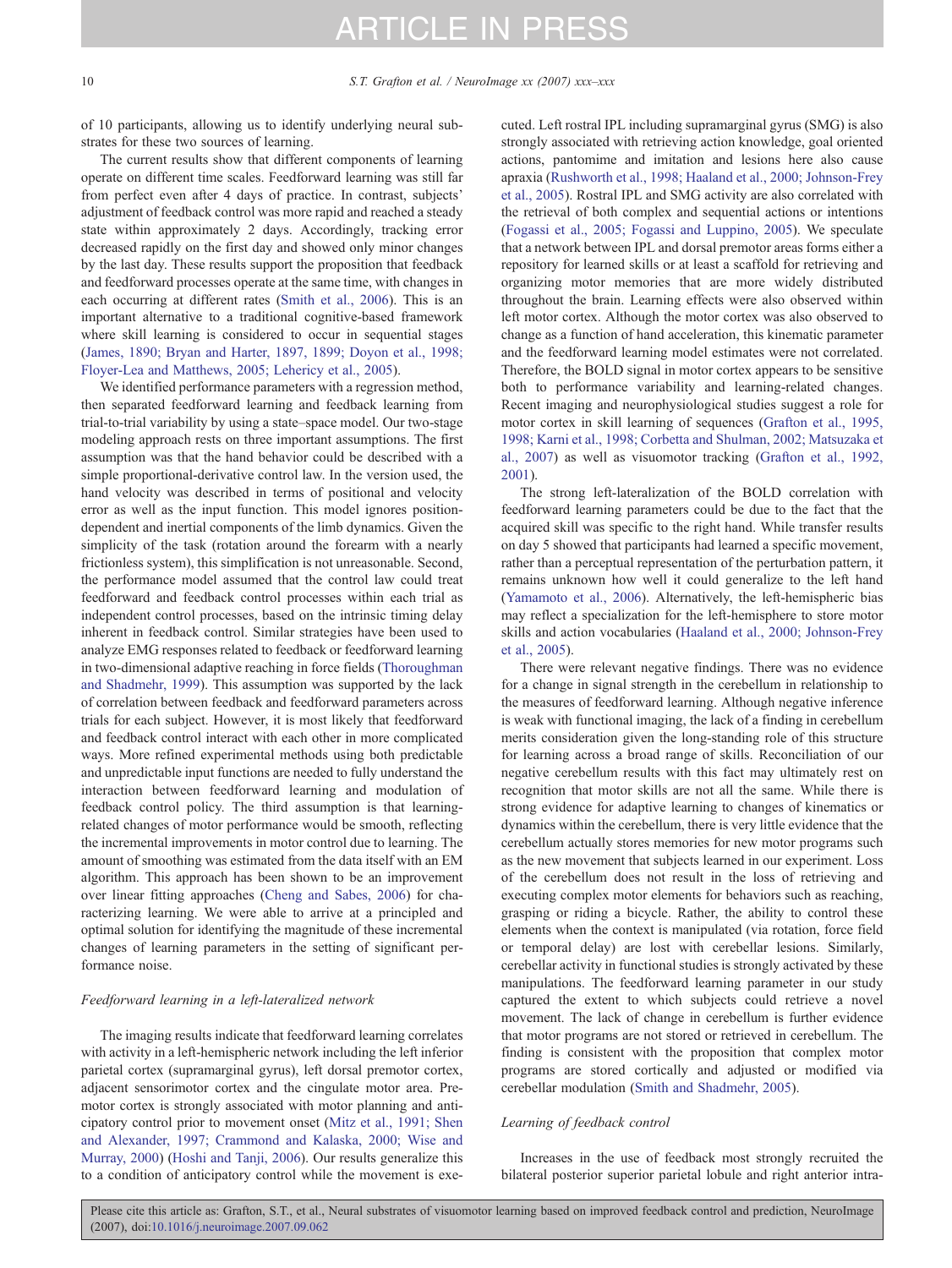# S.T. Grafton et al. / NeuroImage xx (2007) xxx–xxx 11

ARTICLE IN PRESS

<span id="page-10-0"></span>parietal sulcus and adjacent IPL. In addition, there was involvement of the right ventral precentral gyrus (PMv). The anterior SPL, bilaterally, has recently been shown to be more active in a 2 dimensional reaching task with kinematic errors that lead to learning [\(Diedrichsen et al., 2005](#page-11-0)). Learning-related increases of activity in right ventral premotor cortex and right posterior right intraparietal sulcus have been observed during a right-handed visuomotor adaptation tasks ([Shadmehr and Holcomb, 1997; Krakauer et al.,](#page-12-0) [2004](#page-12-0)). Both adaptation to a visuomotor rotation and changes in feedback control during tracking require a change in the mapping between visual error and motor commands via parietal–premotor circuits. Of note, there was no correlation between changing feedback control policy and cerebellar activity. These results show that the smooth, learning-related changes in how feedback is used across trials taking place at a cortical rather than subcortical level.

#### Cerebellum and error-related activity

Cerebellar cortex was strongly correlated with the magnitude of tracking error and the magnitude of the motor correction. The anatomic location is in the anterior parasagittal cerebellar cortex corresponding to the intermediate functional zone based on output via the interpositus nucleus, a zone that is most commonly associated with the control of limb movements. Similar findings in the cerebellar cortex (lobules V, VI and VIII) were found for error during reaching [\(Diedrichsen et al., 2005](#page-11-0)). Here the cerebellar cortex was activated equally for any type of reach error, not matter if that error led to subsequent learning or not. The current study extends this finding by showing a trial-by-trial variation of activity in these sites corresponding to the magnitude of perceived error. Cerebellar correlations with perceived error have also been identified in visuomotor tracking requiring eye–hand coordination [\(Miall et al., 2000, 2001; Miall and Jenkinson, 2005](#page-11-0)) and with violations of expected sensory predictions in eye blink conditioning [\(Ramnani et al., 2000\)](#page-11-0). In the current study, error processing in the cerebellar cortex may relate to feedback control based on state information provided by mossy fiber inputs from motor areas and training signals via climbing fibers to change the motor command on a moment to moment basis, without indicating the locus for a motor memory across trials.

#### Medial motor areas

On the lateral surface of the brain we found a spatial separation (also reflected in the z-scores, [Table 1](#page-7-0)) between sites involved in learning feedback and feedforward control. In contrast, the medial cingulate motor area (CMA) showed correlation with both learning processes. In humans, the CMA lies inferior to the SMA proper and is variably recruited across a broad range of motor tasks [\(Picard and](#page-11-0) [Strick, 1996](#page-11-0)). In non-human primates, CMA neurons are recruited during either preparation or execution and there is a greater proportion of neurons recruited during execution than the adjacent SMA (Backus et al., 2001; Dum and Strick, 2002; Russo et al., 2002). CMA neurons have also been characterized as monitoring events, perhaps by keeping track of the progress of required behavioral tasks ([Hoshi et al., 2005\)](#page-11-0). In the current study, the CMA was also correlated weakly with the magnitude of error from trial to trial. Thus, this site may play an integrative role in execution and on-line monitoring.

Error magnitude from trial to trial was strongly correlated with anterior cingulate gyrus activity. This rostral sector of the cingulate cortex is well known to be involved in executive control, conflict monitoring, error detection and task evaluation (Carter et al., 1998; Rushworth et al., 2003, 2004). The current results are most supportive of an on-line evaluative role of task performance that is directly sensitive to the magnitude of error.

#### Summary

Our results demonstrate partially separable brain substrates for feedforward and feedback-related control. Except for the cingulate motor area, different brain regions were recruited for these two sources of learning. Although functionally distinct, all of the areas recruited for these sources are richly interconnected anatomically, many with direct connections (Clower et al., 2005; Rozzi et al., 2006; Rushworth et al., 2005), allowing for the dynamic interchange of on-line control and predictive commands to achieve behavioral goals.

#### Acknowledgments

The authors thank Antonia Hamilton and Eugene Tunik for their helpful comments. Current affiliations: Scott T. Grafton MD, Department of Psychology and The Sage Center for the Study of the Mind, University of California, Santa Barbara, CA. Jack Van Horn, Laboratory of Neuro Imaging, UCLA School of Medicine, Los Angeles CA. Jörn Diedrichsen, School of Psychology, University of Wales, Bangor, Wales. Grants: Supported by PHS grant NS33504.

#### References

- Adams, J.A., 1987. Historical review and appraisal of research on the learning, retention and transfer of human motor skills. Psychol. Bull. 101, 41–74.
- Backus, D.A., Ye, S., Russo, G.S., Crutcher, M.D., 2001. Neural activity correlated with the preparation and execution of visually guided arm movements in the cingulate motor area of the monkey. Exp. Brain Res. 140, 182–189.
- Baddeley, R.J., Ingram, H.A., Miall, R.C., 2003. System identification applied to a visuomotor task: near-optimal human performance in a noisy changing task. J. Neurosci. 23, 3066–3075.
- Beckmann, C.F., Jenkinson, M., Smith, S.M., 2003. General multilevel linear modeling for group analysis in FMRI. NeuroImage 20, 1052–1063.
- Bryan, W.L., Harter, N., 1897. Studies in the physiology and psychology of telegraphic language. Psychol. Rev. 4, 27–53.
- Bryan, W.L., Harter, N., 1899. Studies on the telegraphic language, the acquisition of a hierarchy of habits. Psychol. Rev. 6, 345–375.
- Carter, C.S., Braver, T.S., Barch, D.M., Botvinick, M.M., Noll, D., Cohen, J.D., 1998. Anterior cingulate cortex, error detection, and the online monitoring of performance. Science 280, 747–749.
- Cheng, S., Sabes, P.N., 2006. Modeling sensorimotor learning with linear dynamical systems. Neural Comput. 18, 760–793.
- Clower, D.M., Dum, R.P., Strick, P.L., 2005. Basal ganglia and cerebellar inputs to 'AIP'. Cereb. Cortex 15, 913–920.
- Corbetta, M., Shulman, G.L., 2002. Control of goal-directed and stimulusdriven attention in the brain. Nat. Rev., Neurosci. 3, 201–215.
- Crammond, D.J., Kalaska, J.F., 2000. Prior information in motor and premotor cortex: activity during the delay period and effect on premovement activity. J. Neurophysiol. 84, 986–1005.
- Della-Maggiore, V., McIntosh, A.R., 2005. Time course of changes in brain activity and functional connectivity associated with long-term adaptation to a rotational transformation. J. Neurophysiol. 93, 2254–2262.
- Dettmers, C., Connelly, A., Stephan, K.M., Turner, R., Friston, K.J., Frackowiak, R.S., Gadian, D.G., 1996. Quantitative comparison of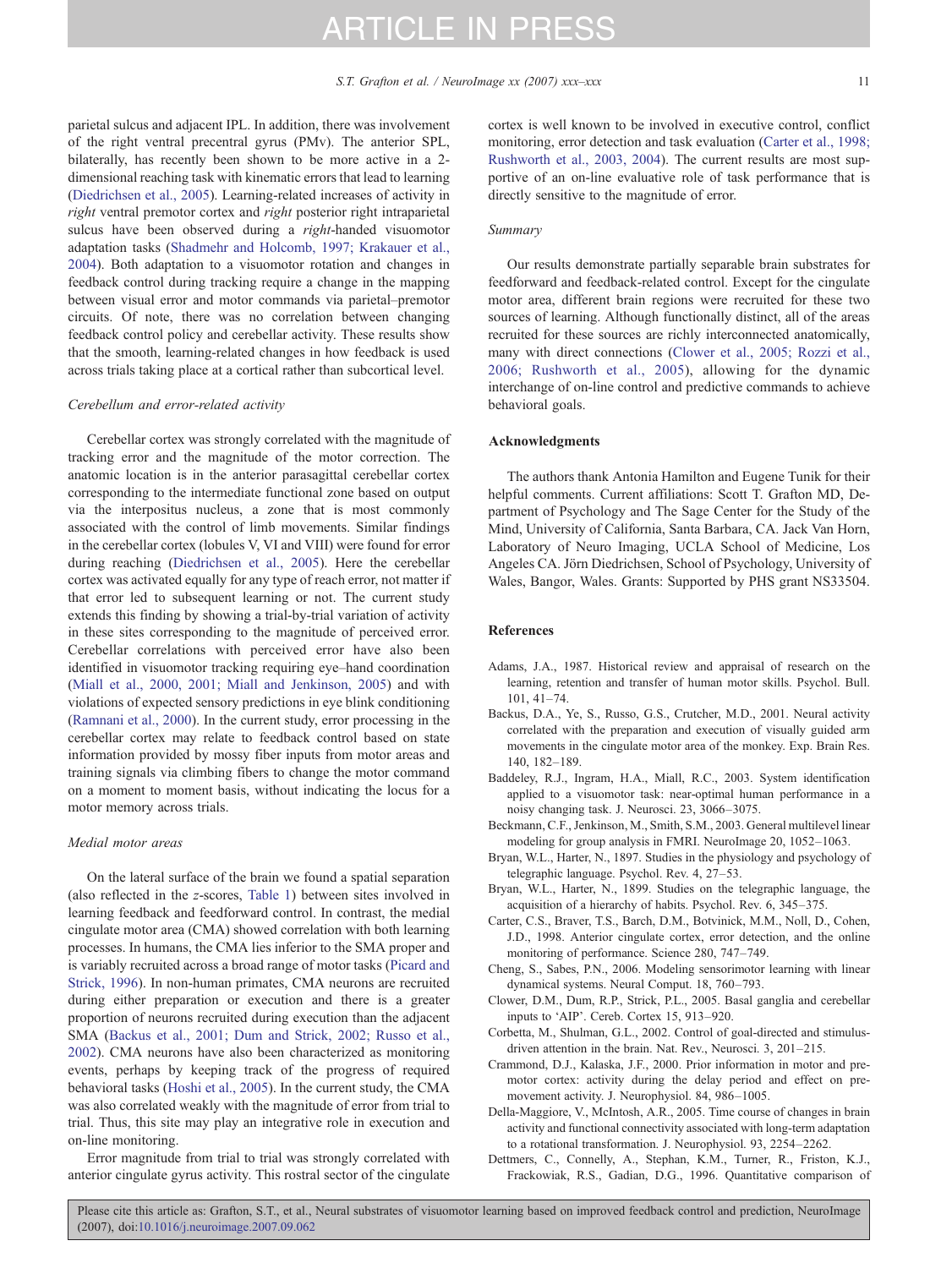<span id="page-11-0"></span>functional magnetic resonance imaging with positron emission tomography using a force-related paradigm. NeuroImage 4, 201–209.

- Diedrichsen, J., Hashambhoy, Y., Rane, T., Shadmehr, R., 2005. Neural correlates of reach errors. J. Neurosci. 25, 9919–9931.
- Donchin, O., Francis, J.T., Shadmehr, R., 2003. Quantifying generalization from trial-by-trial behavior of adaptive systems that learn with basis functions: theory and experiments in human motor control. J. Neurosci. 23, 9032–9045.
- Doyon, J., Laforce Jr., R., Bouchard, G., Gaudreau, D., Roy, J., Poirier, M., Bedard, P.J., Bedard, F., Bouchard, J.P., 1998. Role of the striatum, cerebellum and frontal lobes in the automatization of a repeated visuomotor sequence of movements. Neuropsychologia 36, 625–641.
- Dum, R.P., Strick, P.L., 2002. Motor areas in the frontal lobe of the primate. Physiol. Behav. 77, 677–682.
- Duvernoy, H., 1991. The Human Brain. Surface, Three-Dimensional Sectional Anatomy and MRI. Springer-Verlag, Wien.
- Fisher, B.E., Winstein, C.J., Velicki, M.R., 2000. Deficits in compensatory trajectory adjustments after unilateral sensorimotor stroke. Exp. Brain Res. 132, 328–344.
- Fitts, P.M., 1964. Perceptual–motor skill learning. In: Melton, A.W. (Ed.), Categories of Human Learning. Academic Press, New York, pp. 243–285.
- Floyer-Lea, A., Matthews, P.M., 2005. Distinguishable brain activation networks for short- and long-term motor skill learning. J. Neurophysiol. 94, 512–518.
- Fogassi, L., Ferrari, P.F., Gesierich, B., Rozzi, S., Chersi, F., Rizzolatti, G., 2005. Parietal lobe: from action organization to intention understanding. Science 308, 662–667.
- Fogassi, L., Luppino, G., 2005. Motor functions of the parietal lobe. Curr. Opin. Neurobiol. 15, 626–631.
- Foulkes, A.J., Miall, R.C., 2000. Adaptation to visual feedback delays in a human manual tracking task. Exp. Brain Res. 131, 101–110.
- Fuchs, A.H., 1962. The progression–regression hypothesis in perceptual– motor skill learning. J. Exp. Psychol. 63, 177–182.
- Garvey, W.D., 1960. A comparison of the effects of training and secondary tasks on tracking behavior. J. Appl. Psychol. 44, 370–375.
- Grafton, S.T., Hazeltine, E., Ivry, R., 1995. Functional anatomy of sequence learning in normal humans. J. Cogn. Neurosci. 7, 497–510.
- Grafton, S.T., Hazeltine, E., Ivry, R.B., 1998. Abstract and effector-specific representations of motor sequences identified with PET. J. Neurosci. 18, 9420–9428.
- Grafton, S.T., Mazziotta, J.C., Presty, S., Friston, K.J., Frackowiak, R.S., Phelps, M.E., 1992. Functional anatomy of human procedural learning determined with regional cerebral blood flow and PET. J. Neurosci. 12, 2542–2548.
- Grafton, S.T., Salidis, J., Willingham, D.B., 2001. Motor learning of compatible and incompatible visuomotor maps. J. Cogn. Neurosci. 13, 217–231.
- Grafton, S.T., Woods, R.P., Tyszka, J.M., 1994. Functional imaging of procedural motor learning: relating cerebral blood flow with individual subject performance. Hum. Brain Mapp. 1, 221–234.
- Graybiel, A.M., 2000. The basal ganglia. Curr. Biol. 10, R509–R511.
- Graydon, F.X., Friston, K.J., Thomas, C.G., Brooks, V.B., Menon, R.S., 2005. Learning-related fMRI activation associated with a rotational visuo-motor transformation. Brain Res. Cogn. Brain Res. 22, 373–383.
- Haaland, K.Y., Harrington, D.L., Knight, R.T., 2000. Neural representations of skilled movement. Brain 123, 2306–2313.
- Hah, S., Jagacinski, R.J., 1994. The relative dominance of schemata in a manual tracking task: input patterns, system dynamics and movement patterns. J. Mot. Behav. 26, 204–214.
- Hazeltine, E., Grafton, S.T., Ivry, R., 1997. Attention and stimulus characteristics determine the locus of motor-sequence encoding. A PET study. Brain 120 (Pt 1), 123–140.
- Hoshi, E., Sawamura, H., Tanji, J., 2005. Neurons in the rostral cingulate motor area monitor multiple phases of visuomotor behavior with modest parametric selectivity. J. Neurophysiol. 94, 640–656.

Hoshi, E., Tanji, J., 2006. Differential involvement of neurons in the dorsal

and ventral premotor cortex during processing of visual signals for action planning. J. Neurophysiol. 95, 3596–3616.

- Imamizu, H., Miyauchi, S., Tamada, T., Sasaki, Y., Takino, R., Putz, B., Yoshioka, T., Kawato, M., 2000. Human cerebellar activity reflecting an acquired internal model of a new tool. Nature 403, 192–195.
- Jagacinski, R.J., Greenberg, N., Liao, M.J., Wang, J., 1993. Manual performance of a repeated pattern by older and younger adults with supplementary auditory cues. Psychol. Aging 8, 429–439.
- Jagacinski, R.J., Hah, S., 1988. Progression–regression effects in tracking repeated patterns. J. Exp. Psychol. Hum. Percept. Perform. 14, 77–88.
- Jagacinski, R.J., Liao, M.J., Fayyad, E.A., 1995. Generalized slowing in sinusoidal tracking by older adults. Psychol. Aging 10, 8–19.
- James, W., 1890. Principles of Psychology. Holt, New York.
- Johnson-Frey, S.H., Newman-Norlund, R., Grafton, S.T., 2005. A distributed left hemisphere network active during planning of everyday tool use skills. Cereb. Cortex 15, 681–695.
- Karni, A., Meyer, G., Rey-Hipolito, C., Jezzard, P., Adams, M.M., Turner, R., Ungerleider, L.G., 1998. The acquisition of skilled motor performance: fast and slow experience-driven changes in primary motor cortex. Proc. Natl. Acad. Sci. U. S. A. 95, 861–868.
- Krakauer, J.W., Ghilardi, M.F., Mentis, M., Barnes, A., Veytsman, M., Eidelberg, D., Ghez, C., 2004. Differential cortical and subcortical activations in learning rotations and gains for reaching: a PET study. J. Neurophysiol. 91, 924–933.
- Lehericy, S., Benali, H., Van de Moortele, P.F., Pelegrini-Issac, M., Waechter, T., Ugurbil, K., Doyon, J., 2005. Distinct basal ganglia territories are engaged in early and advanced motor sequence learning. Proc. Natl. Acad. Sci. U. S. A. 102, 12566–12571.
- Matsuzaka, Y., Picard, N., Strick, P.L., 2007. Skill representation in the primary motor cortex after long-term practice. J. Neurophysiol. 97, 1819–1832.
- McLachlan, G.J., Krishnan, T., 1997. The EM Algorithm and Extensions. Wiley, New York.
- Miall, R.C., Imamizu, H., Miyauchi, S., 2000. Activation of the cerebellum in co-ordinated eye and hand tracking movements: an fMRI study. Exp. Brain Res. 135, 22–33.
- Miall, R.C., Jenkinson, E.W., 2005. Functional imaging of changes in cerebellar activity related to learning during a novel eye–hand tracking task. Exp. Brain Res. 166, 170–183.
- Miall, R.C., Reckess, G.Z., Imamizu, H., 2001. The cerebellum coordinates eye and hand tracking movements. Nat. Neurosci. 4, 638–644.
- Mitz, A.R., Godschalk, M., Wise, S.P., 1991. Learning-dependent neuronal activity in the premotor cortex. Activity during the acquisition of conditional motor associations. J. Neurosci. 11, 1155–1172.
- Oldfield, R.C., 1971. The assessment and analysis of handedness: the Edinburgh inventory. Neuropsychologia 9, 97–113.
- Picard, N., Strick, P.L., 1996. Motor areas of the medial wall: a review of their location and functional activation. Cereb. Cortex 6, 342–353.
- Ramnani, N., Toni, I., Josephs, O., Ashburner, J., Passingham, R.E., 2000. Learning- and expectation-related changes in the human brain during motor learning. J. Neurophysiol. 84, 3026–3035.
- Rizzolatti, G., Craighero, L., 2004. The mirror-neuron system. Annu. Rev. Neurosci. 27, 169–192.
- Rozzi, S., Calzavara, R., Belmalih, A., Borra, E., Gregoriou, G.G., Matelli, M., Luppino, G., 2006. Cortical connections of the inferior parietal cortical convexity of the macaque monkey. Cereb. Cortex 16, 1389–1417.
- Rushworth, M.F., Hadland, K.A., Gaffan, D., Passingham, R.E., 2003. The effect of cingulate cortex lesions on task switching and working memory. J. Cogn. Neurosci. 15, 338–353.
- Rushworth, M.F., Kennerley, S.W., Walton, M.E., 2005. Cognitive neuroscience: resolving conflict in and over the medial frontal cortex. Curr. Biol. 15, R54–R56.
- Rushworth, M.F., Nixon, P.D., Wade, D.T., Renowden, S., Passingham, R.E., 1998. The left hemisphere and the selection of learned actions. Neuropsychologia 36, 11–24.

Rushworth, M.F., Walton, M.E., Kennerley, S.W., Bannerman, D.M., 2004.